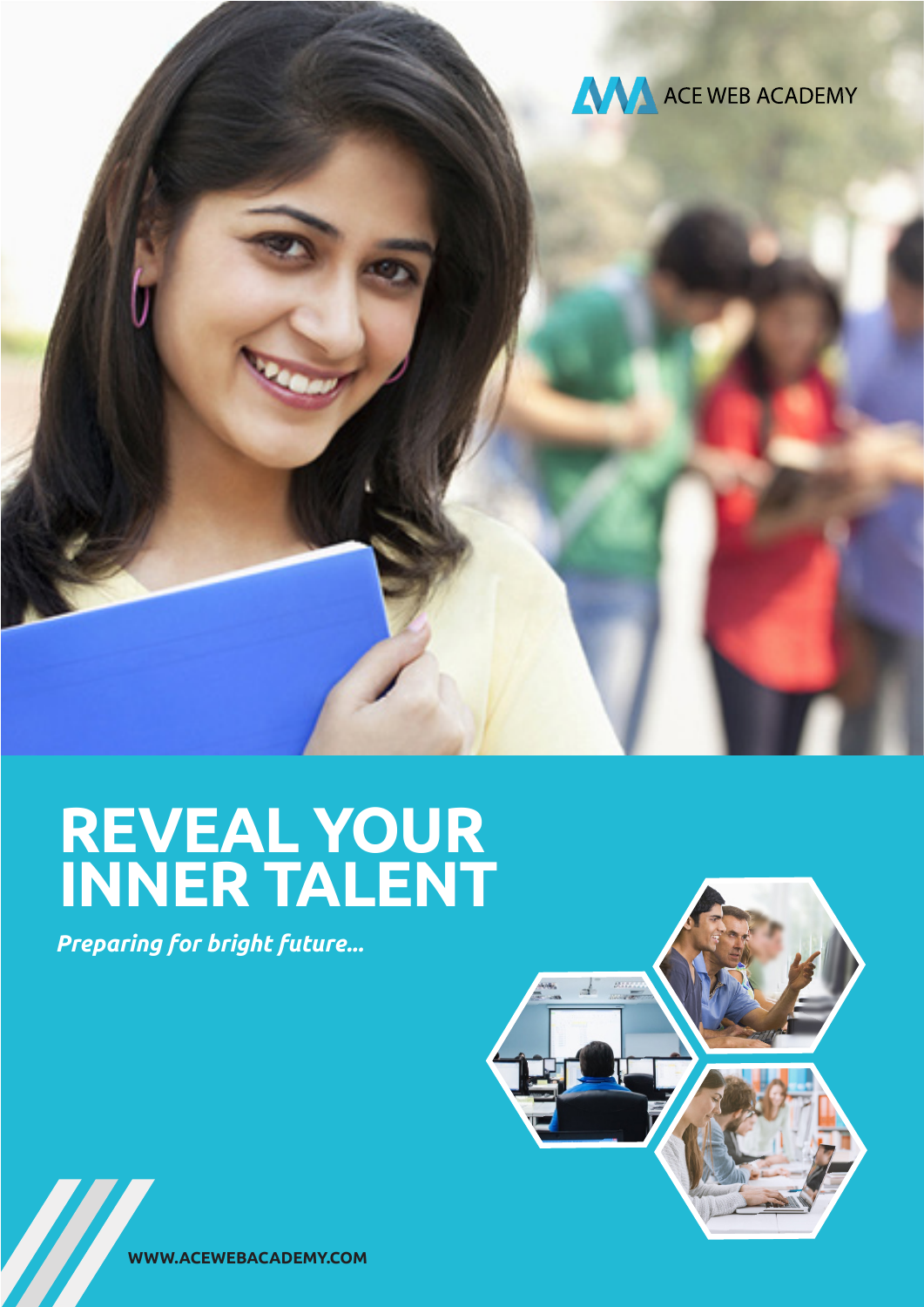## Ace Web Academy Overveiw

**Ace Web Academy- Top class Training Corporation striding towards spreading the best education and training over the most evolving IT technologies!**

Ace Web Academy aims at offering a superlative level of education and real-time training on the most recent IT industry trends. We as a group of well qualified and highly professional team of approx thirty experts hold over a decade of experience in our respective domains which helps us in imparting the much-needed mentorship of the most proficient level. Understanding the most evolving needs of our clients, we offer a highly structured set of training and assistance program that goes perfectly with the current global trends.

Our state of the art technology and unique design curriculum comes at a pretty affordable price and in a timeline delivery form which undertakes complete transparency, commitment, and assurance for all our clients and students. We offer a long list of miscellaneous web based solutions, timely projects completion as per the client needs and the best human resource delivery, trained under our expert professionals to be a suitable fit in this competitive technology-driven industry.



## $\Box$ infas Solutions Pyt Ltd

## Infasta Overveiw

We are an end to end web solution services company who believe that if our clients can envision their goal,we can make their vision a reality through the web portals we design. It is our earnest endeavour to offer practical solutions with the aid of the latest technology to ensure optimal results for the sustainability of our client's business and fulfilling its objectives.

## **WHY ACE WEB ACADEMY**

More people train with Ace Web Academy because of our commitment to quality, Placement support and real time Training.Here is the Success rates from 2009 to 2019

**10+** YEARS OLD IN CREATING TAI ENTS

**6000+** TRAINED FROM US **3000+**

STUDENTS GOT PLACED

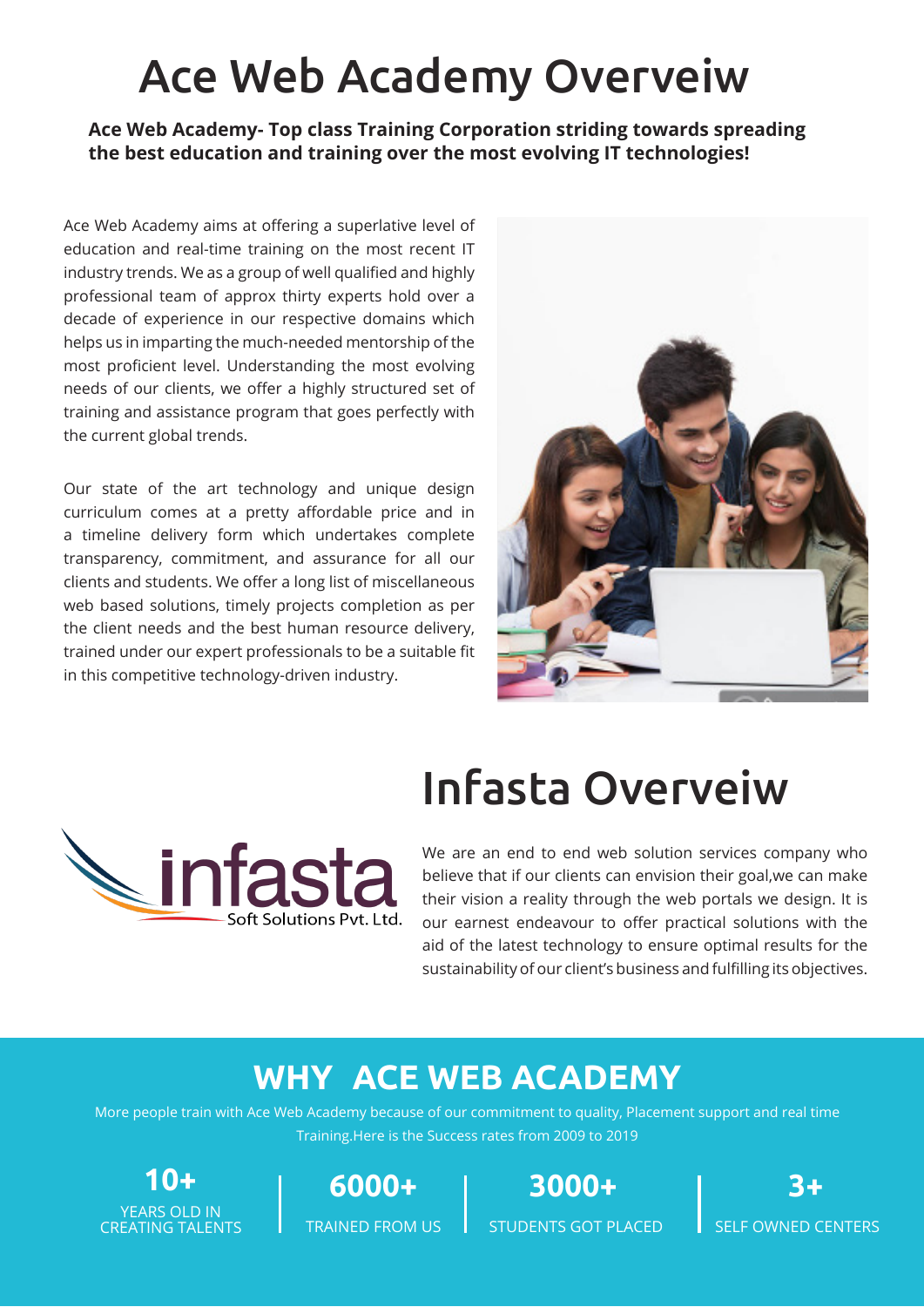





Enriching the skills and knowledge of the most enthusiastic students willing to achieve the greatest heights in the IT world along with offering the most enhanced level opportunities that go hand in hand with the current industry needs and demands.



To evolve as a global leader in training and excelling the candidates as per the most recent trends of the IT world and place the best ones at the best place, globally.







We value our enthusiasm, urge and complete commitment towards offering cutting edge training on the various upcoming IT technologies and tools for high quality service to the industry.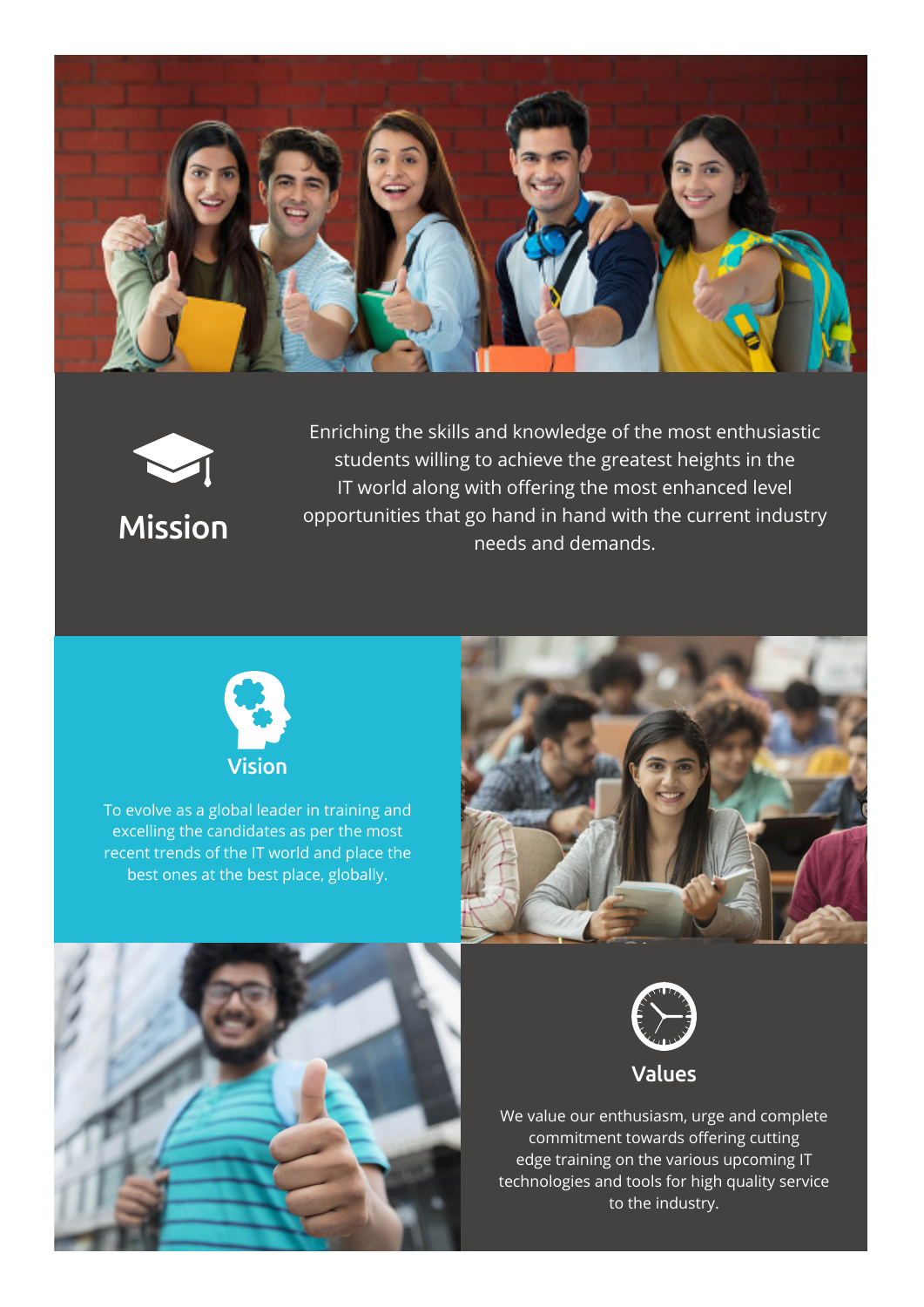

#### Web Design

Excellent learning on design templates and other creative web designing works.

## **CO**

### Devops

Offering a highly robust platform for efficient learning of DevOps concepts for a high velocity IT infrastructural management processes.

### 晶

### Software Development

Connoisseur platform for polishing the expertise and placing them in the most suitable positions.

### Mobile Apps

Proficient training programs for both IOS and Android mobile apps development.

## Courses and Details



### Cloud Platform

In-depth knowledge on the core components of the much talked and demanded portable cloud platforms and its usability standards.



#### Web Developemnt

Master all the web development tools as per the current industry demands.



### Digital Marketing

Highly expert learning on 100% result oriented digital marketing needs and tools.



## AI

Superior level interactions and learning of the most current trends of the world of Artificial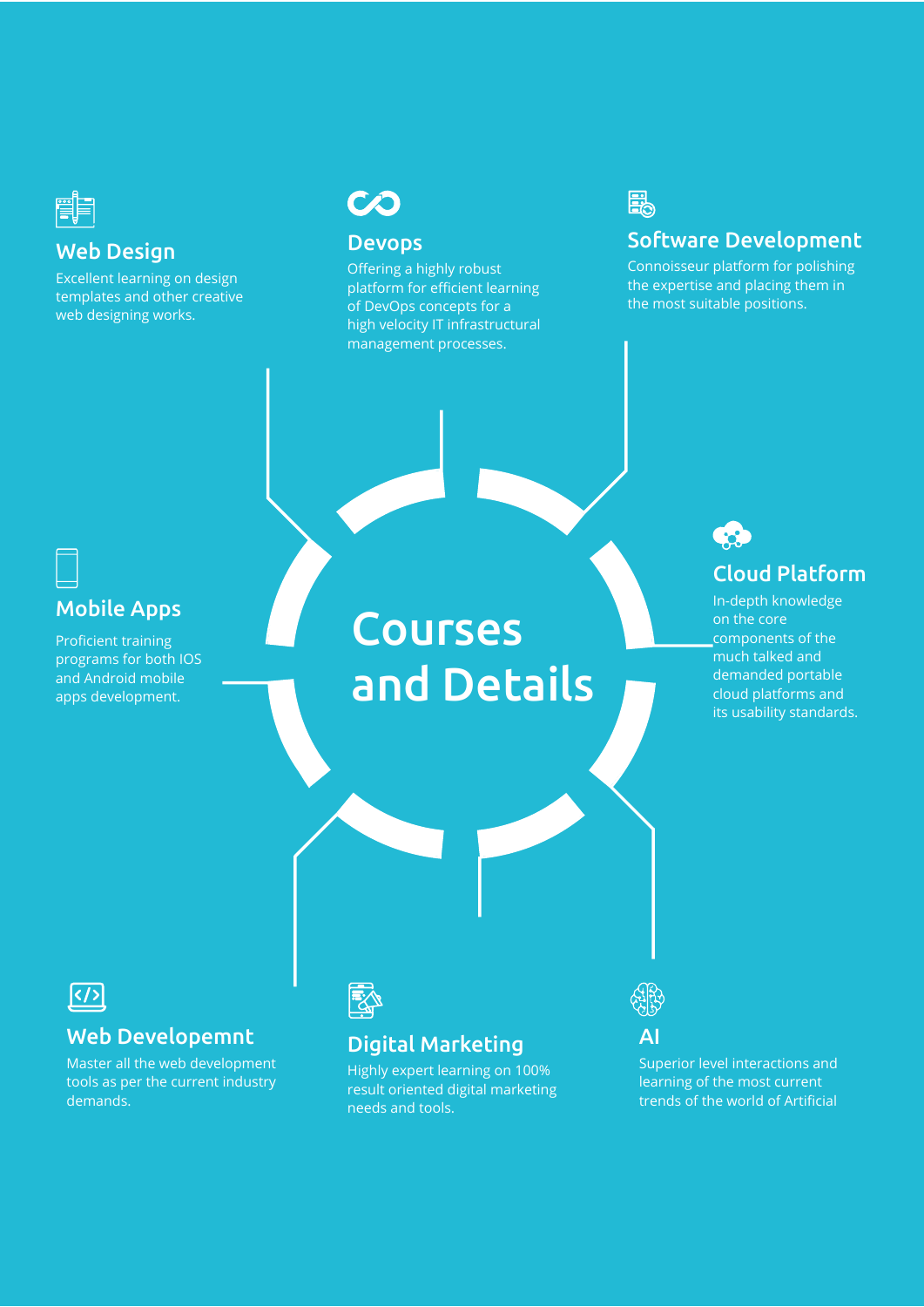## Reasons Why Join AWA

**Joining us isn't a choice but, a life changing opportunity for all those wishing to take the most giant leap in the world of IT divinity. Join us to be the most erstwhile part of the much awaited bright future as an IT professional.**

### $10_{\rm yrs}$

#### Excellence with proven track record

With a highly streamlined 10+ years of excellence, we hold the most versatile experience of training the best students suitable for the current industry needs.

#### Round the clock online assistance for candidates

We offer online assistance for all our students in order to answer all of their queries, round the clock for the best results.



Each of our course curriculums comes associated with the much needed real time training and practical sessions that holds the most important part of the overall training program.

#### 100% placement assistance with the top MNCs and IT giants

Joining hands with the most veteran and superior IT giants and several other MNCs, we offer a 100% placement assistance program for all our candidates.





### What We do for Students ?

**Our students are the most essential component of our result oriented training program and we aim at making each one proficient at what they learn!**

**How we train ?** Our expert team of professionals holds rich experience in training each of the candidates associated with us to the most competent level. Imbibing knowledge, skills and compete for expertise of a relative subject into our students, we train them towards being firm, highly creative and unique in their performance as per the client's expectations.

**What we Train ?** We focus on offering real-time training programs, well designed to stay at par with the other competitors. We offer training on a highly broad spectrum of current IT demands under the various domains which includes- web designing, web development, mobile application, digital marketing, content development and full stack development.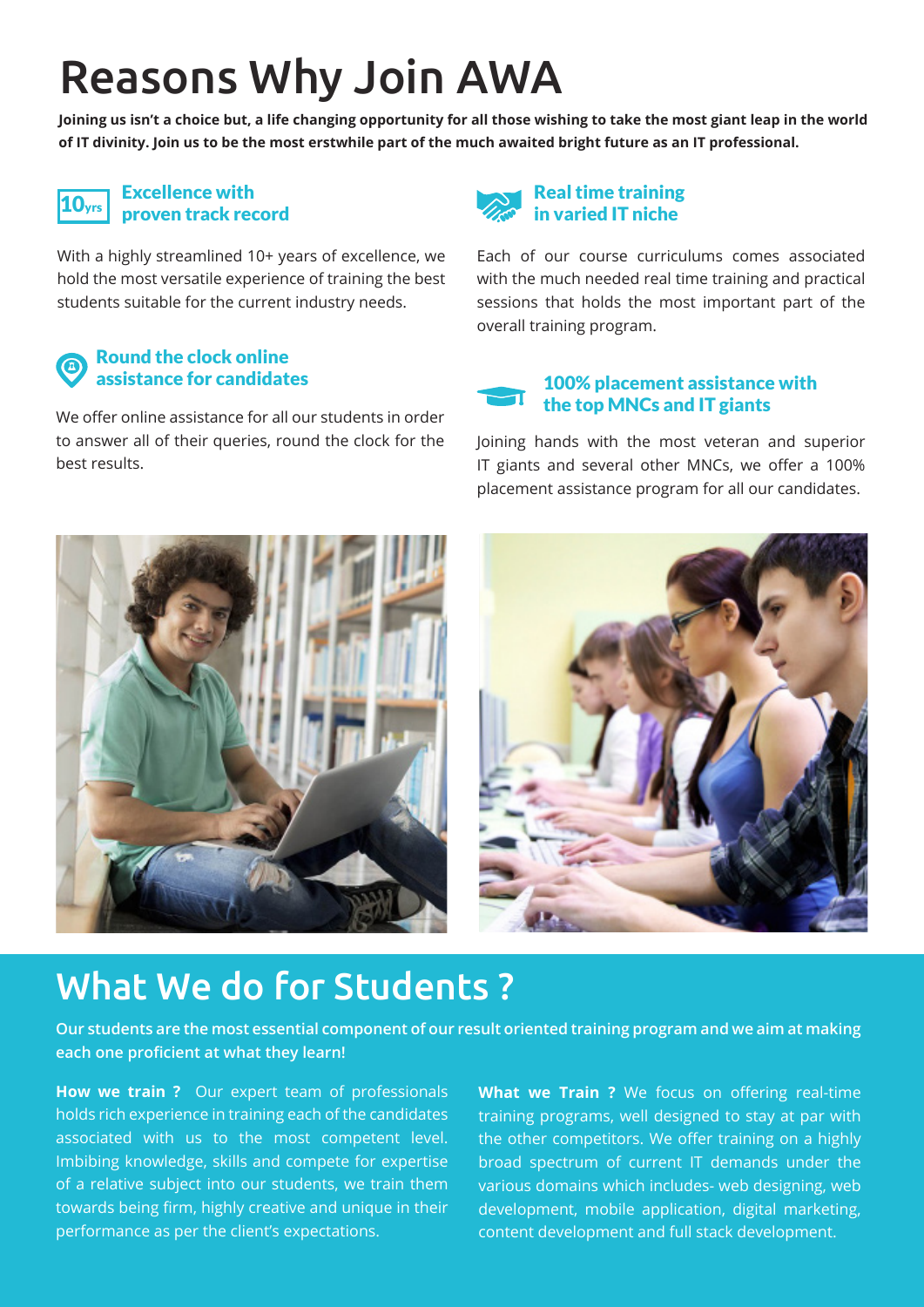# Students Speak



Excellent place to learn full stack development and very good study environment

> **- Suprovo Banaerjee,** Digital Marketer **Placed in Accenture**



I had completed full stack development course in August. Well trained trainers and good Professional environment. **- Navya Sri,** Full Stack Developer

**Placed in Google**



 $\blacksquare$ 

I had completed Graphic Design course in this institute. Tutors taught all the concepts perfectly. Gained practical knowledge.

> **- J.Shruthi,** Graphic Designer **Placed in IBM**



Even though my course is completed a month back, I'm still coming to Ace Web Academy to get more support.

> **- Amarnath,** Web Developer **Placed in Cognizant**

**Our Students** Placed in



**Deloitte.** 

 $\mathbf{C}$  ACE



Nahindra

'ech



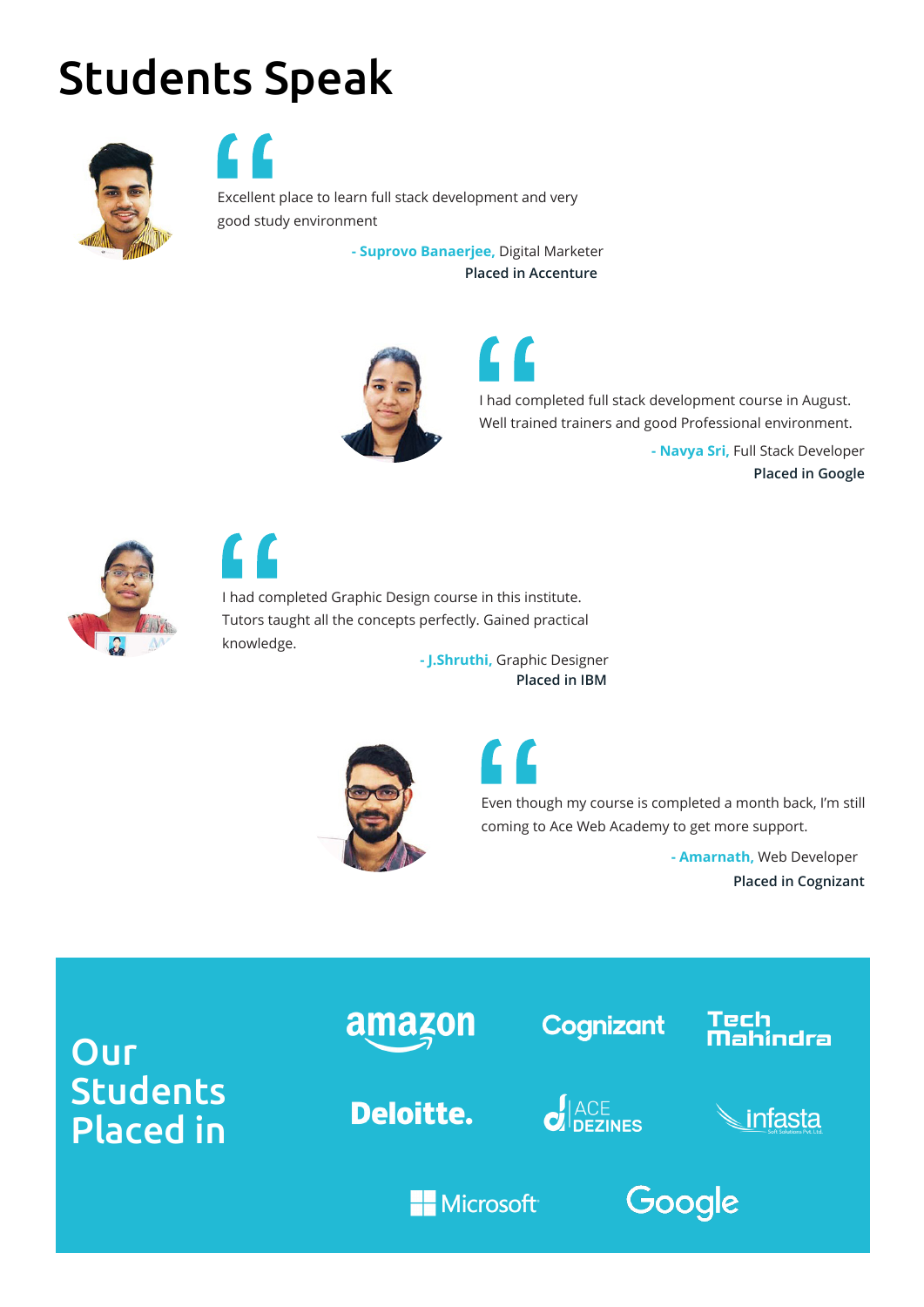## **The Need of the hour is skill based voctional education that gives students better career prospects**

**The job market for the suitable IT professionals has really gone high creating numerous opportunities for the most efficiently trained pros.**